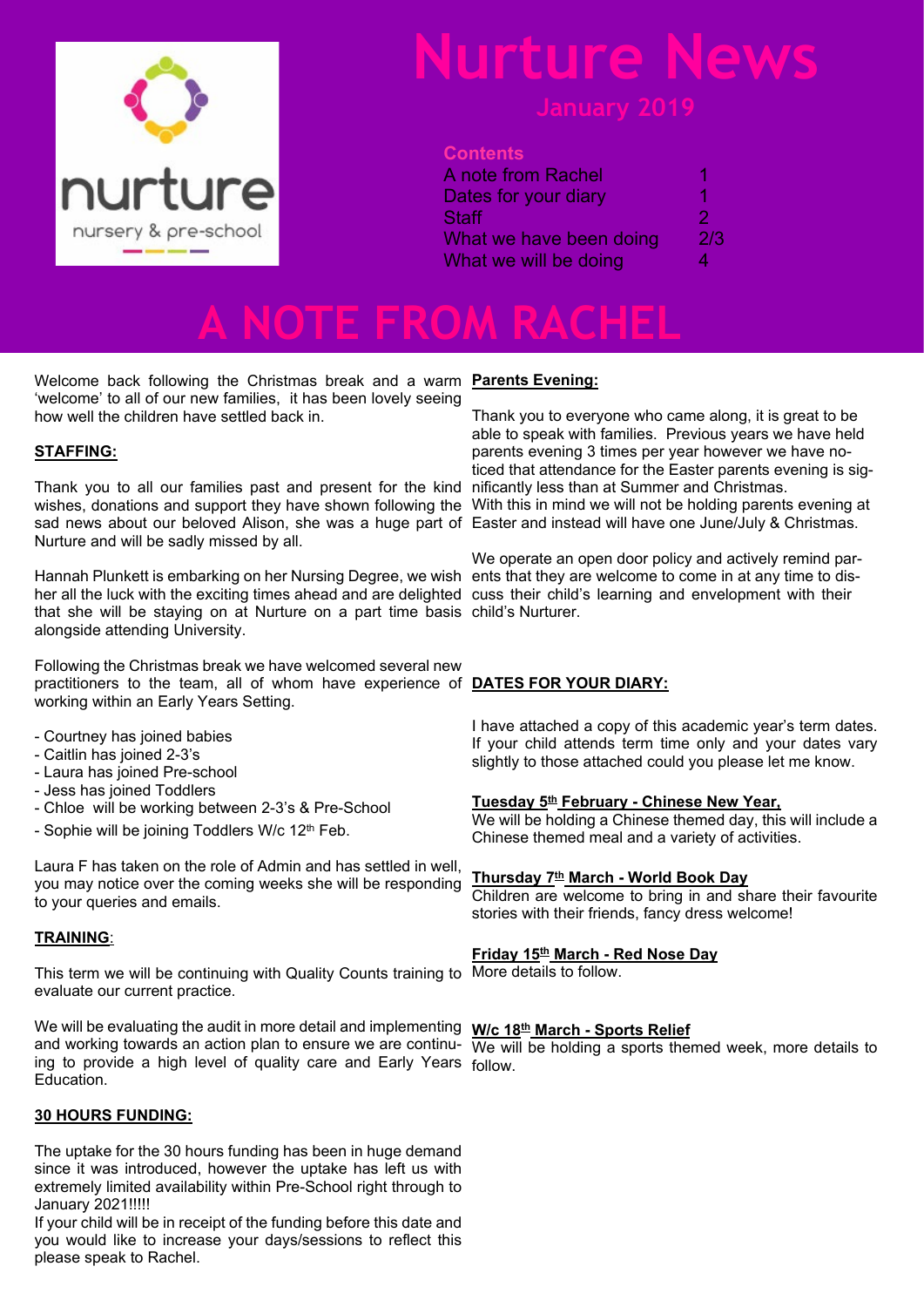

# **Nurture News**

# **Baby Room**





**Lucy**



**full time. Courtney**



**Room Leader Amanda Kayleigh Room Leader**



**Happy New Year and welcome back to our babies. We hope you have enjoyed the holidays celebrating Christmas with your families. We'd like to take this opportunity to welcome some of our new babies beginning to settle in during January and introduce Courtney our new member of staff in the baby room who joined us at the beginning of January and will be working**

## **What we have been doing in the Baby Room**

**The babies had been involved in various Christmas themed activities during December, they thoroughly enjoyed the exploratory Christmas decoration tuff spot, watching the twinkly lights, touching the tinsel and rolling the baubles along the**





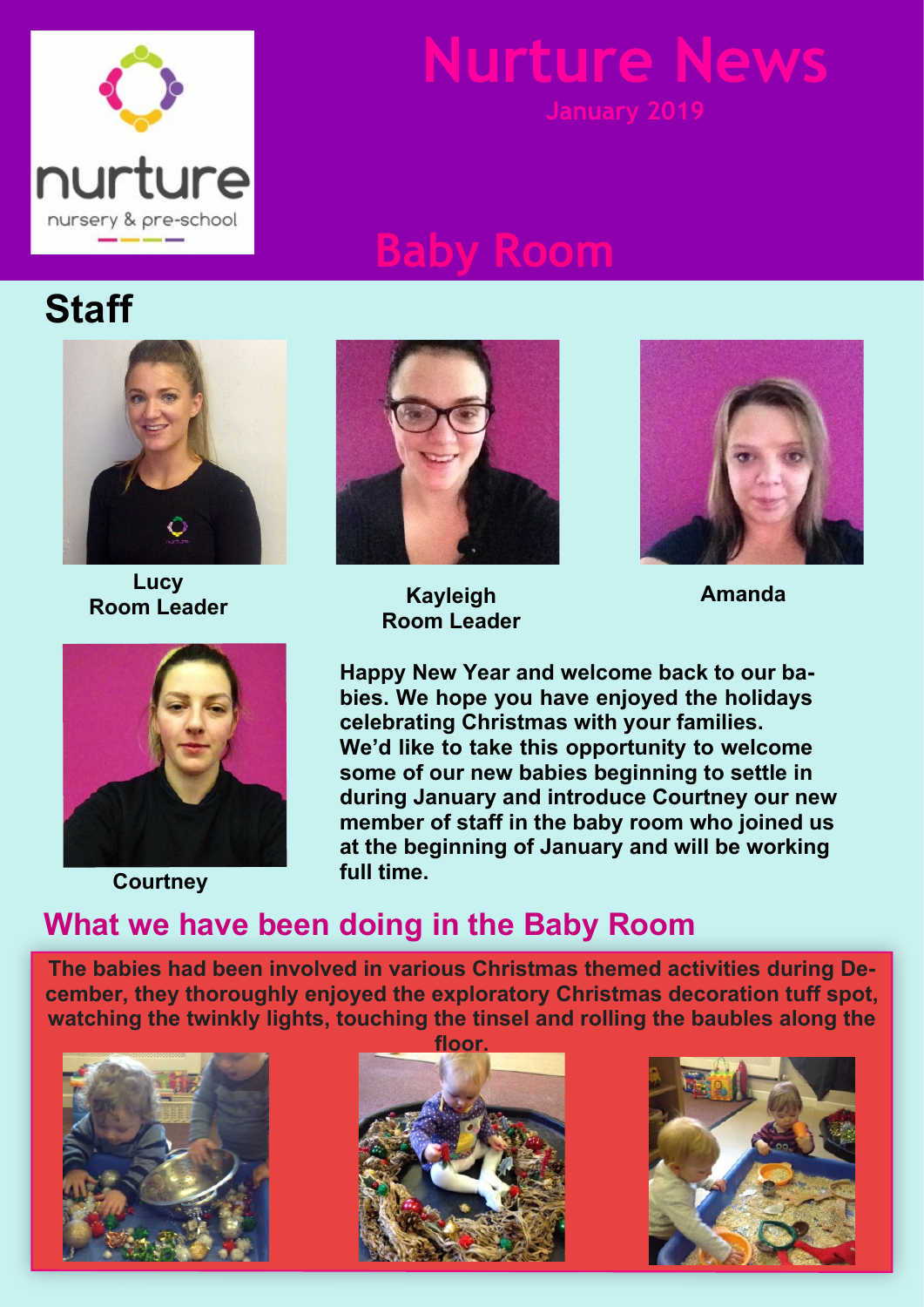

# **Nurture News**

# **Baby Room**

## **What we have been doing in the Baby Room …**

**We made reindeer food for our visit from Father Christmas and created a Christmas present posting box which proved a big hit with the babies.**

**Thank you to our parents who came along to our Christmas party to join in the fun, games and Christmas sing along, we were also very lucky to have a special visit from Father Christmas who came with little gifts for our babies which was lovely to see.**



## **So what's next...**

**This month our theme is Winter and we have created our own snow with various textures such as cotton wool and shaving foam and the babies have braved the icicle water! Brrr**